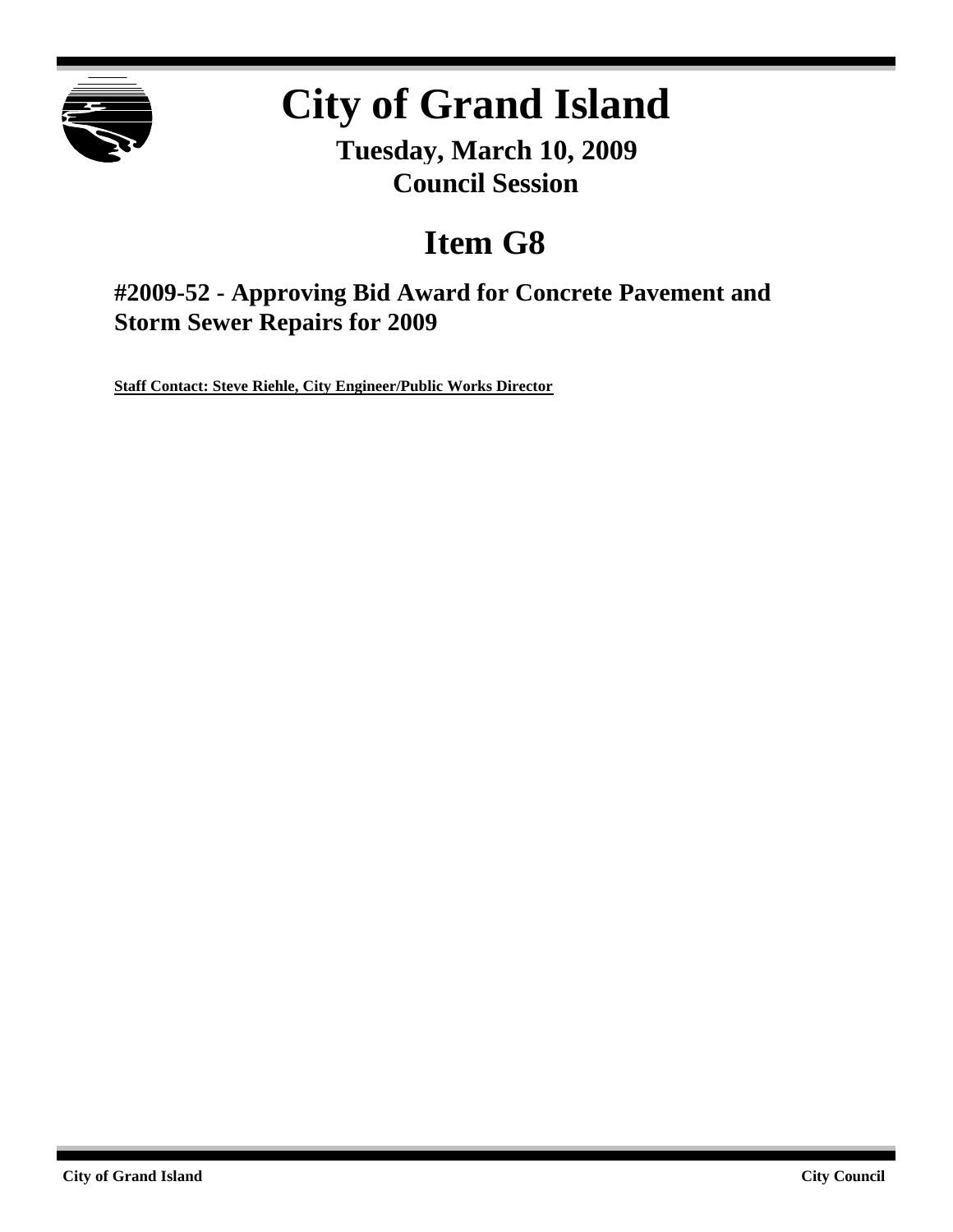## **Council Agenda Memo**

| From:                          | Steven P. Riehle, Public Works Director                                       |  |
|--------------------------------|-------------------------------------------------------------------------------|--|
| <b>Meeting:</b>                | March 10, 2009                                                                |  |
| Subject:                       | Approving Bid Award for Concrete Pavement and Storm<br>Sewer Repairs for 2009 |  |
| <b>Item <math>\#</math>'s:</b> | $G-8$                                                                         |  |
| $Presenter(s):$                | Steven P. Riehle, Public Works Director                                       |  |

### **Background**

On February 19, 2009 the Streets Division of the Public Works Department advertised for bids for concrete pavement and storm sewer repair for the calendar year 2009.

#### **Discussion**

Three (3) bids were received and opened on March 4, 2009. All bids were submitted in compliance with the contract, plans, and specifications with no exceptions. A summary of the bids is shown below.

| <b>Vendor</b>                                   | <b>Exceptions</b> | <b>Total Bid</b> |
|-------------------------------------------------|-------------------|------------------|
| O.K. Paving of Hordville, NE                    | None              | \$524,230.00     |
|                                                 |                   |                  |
| The Diamond Engineering Co. of Grand Island, NE | None              | \$567,430.00     |
| Starostka Group Unlimited of Grand Island, NE   | None              | \$754,977.00     |

There are sufficient funds in Account No. 10033506-85351 (Concrete Repair), 10033504-85318 (Storm Sewer Repair), 10033503-85318 (Curb & Gutter), and 10033503-85547 (Materials) to fund this contract. This is a calendar year contract that extends beyond the current fiscal year. In the event that funds become unavailable in the fiscal year 2008/2009, the scope of work for this contract will be scaled down accordingly.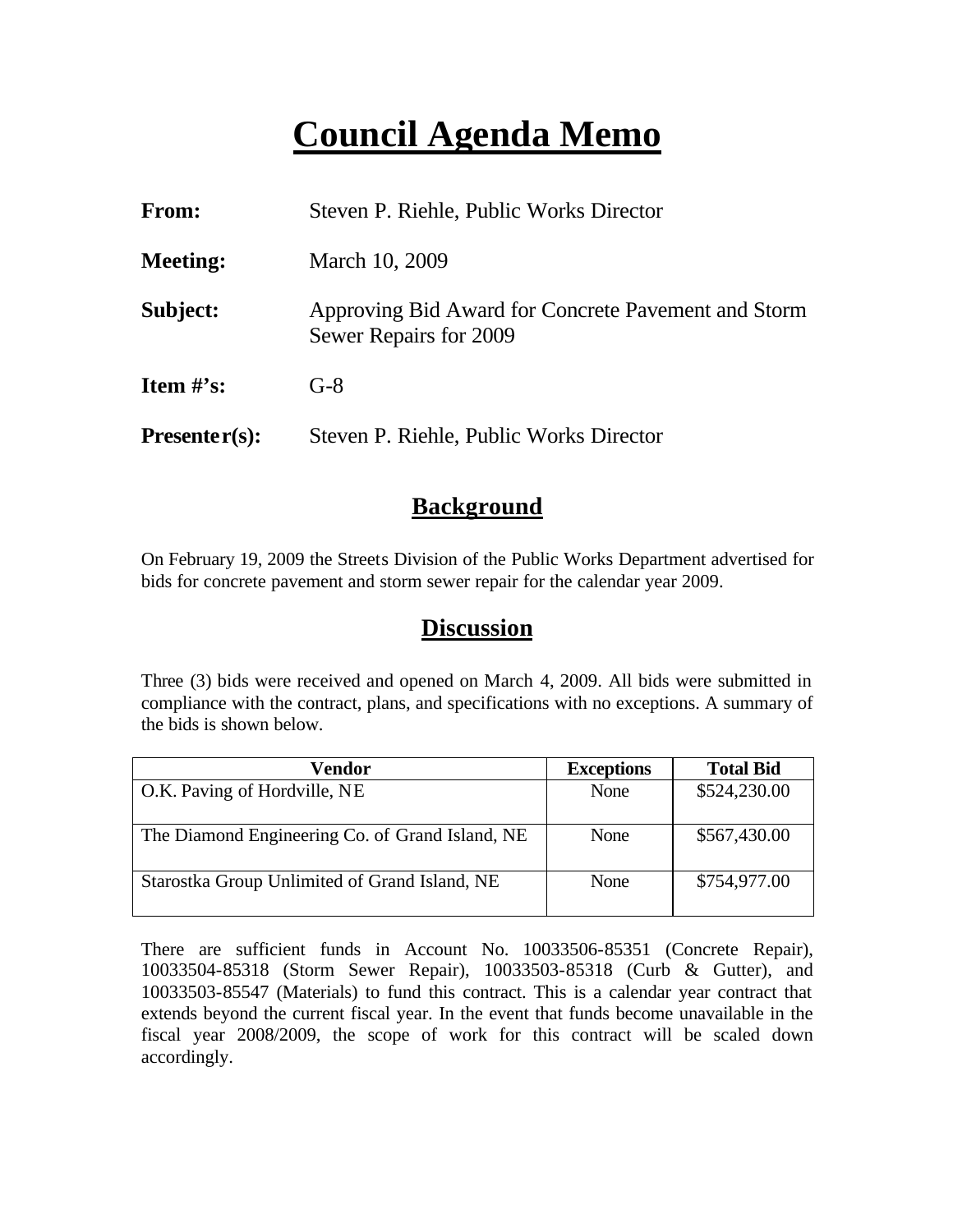## **Alternatives**

It appears that the Council has the following alternatives concerning the issue at hand. The Council may:

- 1. Move to approve
- 2. Refer the issue to a Committee<br>3. Postpone the issue to future date
- Postpone the issue to future date
- 4. Take no action on the issue

## **Recommendation**

Public Works Administration recommends that the Council approve awarding the contract to O.K. Paving, Inc. of Hordville, Nebraska for the amount of \$524,230.00.

### **Sample Motion**

Move to approve the bid award.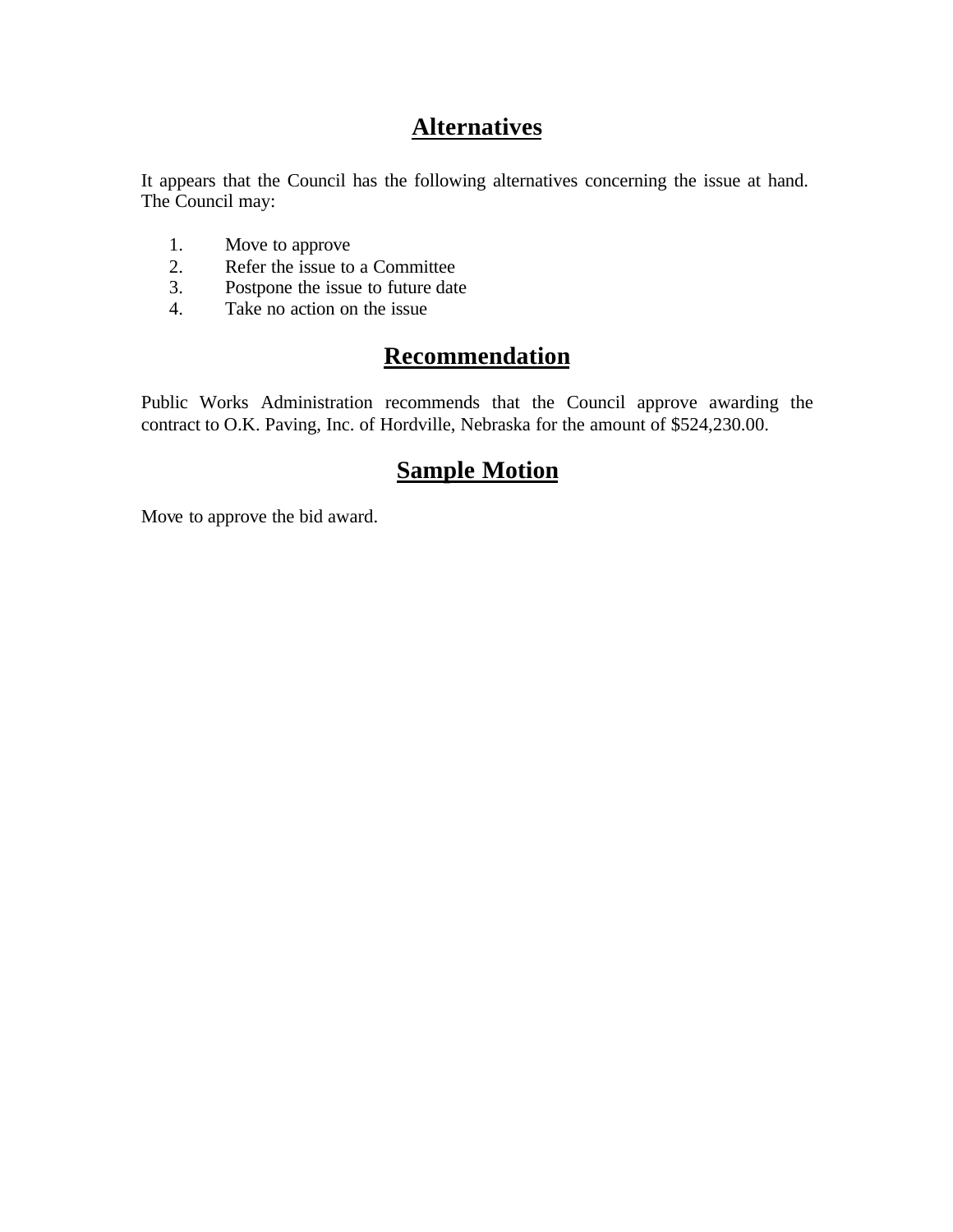#### *Purchasing Division of Legal Department* **INTEROFFICE MEMORANDUM**



Wes Nespor, Purchasing Agent

*Working Together for a Better Tomorrow, Today*

#### **BID OPENING**

| <b>BID OPENING DATE:</b> | March 4, 2009 at 11:30 a.m.                                    |
|--------------------------|----------------------------------------------------------------|
| FOR:                     | <b>Concrete Pavement &amp; Storm Sewer Repair 2009</b>         |
| <b>DEPARTMENT:</b>       | <b>Public Works</b>                                            |
| <b>ESTIMATE:</b>         | \$750,000.00                                                   |
| <b>FUND/ACCOUNT:</b>     | 10033506-85351, 10033504-85318, 10033503-85318, 10033503-85547 |
| <b>PUBLICATION DATE:</b> | <b>February 19, 2009</b>                                       |

**NO. POTENTIAL BIDDERS: 4**

#### **SUMMARY**

| <b>Bidder:</b>       | The Diamond Engineering Co.<br><b>Grand Island, NE</b> | <b>Starostka Group Unlimited</b><br><b>Grand Island, NE</b> |
|----------------------|--------------------------------------------------------|-------------------------------------------------------------|
| <b>Bid Security:</b> | <b>Universal Surety Company</b>                        | <b>Universal Surety Company</b>                             |
| <b>Exceptions:</b>   | <b>None</b>                                            | <b>None</b>                                                 |
| <b>Bid Price:</b>    | \$567,430.00                                           | \$754,977.00                                                |
| <b>Bidder:</b>       | <b>OK</b> Paving<br>Hordville, NE                      |                                                             |
| <b>Bid Security:</b> | \$26,211.50                                            |                                                             |
| <b>Exceptions:</b>   | <b>None</b>                                            |                                                             |
| <b>Bid Price:</b>    | \$524,230.00                                           |                                                             |
|                      |                                                        |                                                             |

Dale Shotkoski, City Attorney Wes Nespor, Purchasing Agent

cc: Steve Riehle, Public Works Director Catrina DeLosh, PW Admin. Assist. Jeff Pederson, City Administrator Scott Johnson, Street Superintendent